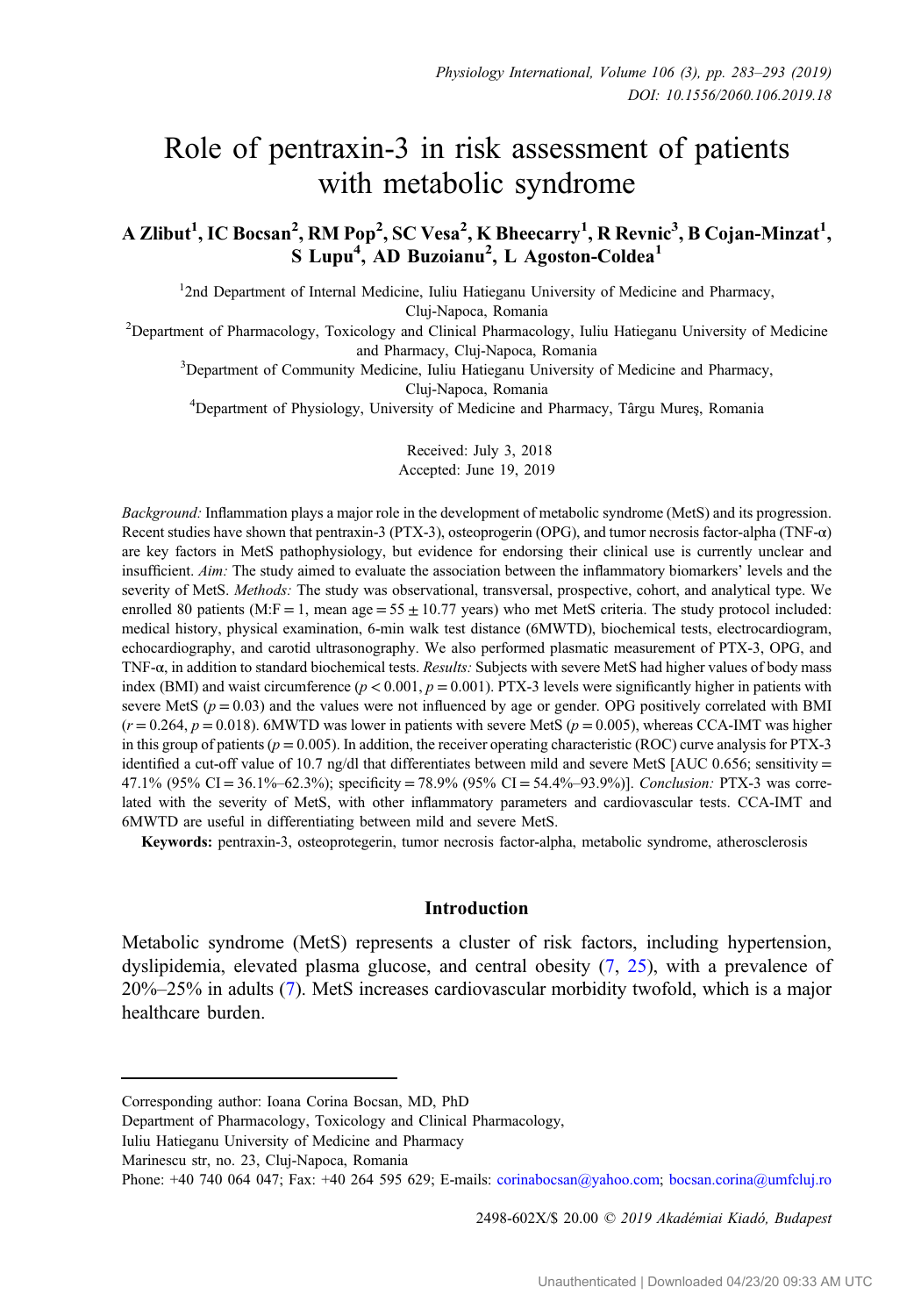The pathophysiological mechanisms behind the development and progression of MetS are not fully understood. Inflammation  $(14)$  $(14)$  and endothelial dysfunction  $(18)$  $(18)$  seem to play a significant role, leading to atherosclerosis and its complications, including cardiac ischemic disease ([14\)](#page-10-0). MetS is characterized by a chronic low-grade inflammation that involves inner humoral and cellular immunity ([17\)](#page-10-0). Recent studies have shown that some inflammatory cytokines, adipokines, neuropeptides, prothrombotic, and other factors are involved in MetS pathogenesis [\(1](#page-9-0), [17](#page-10-0), [18\)](#page-10-0). These mediators could be used to diagnose, monitor, or predict the severity of MetS.

Pentraxin-3 (PTX-3), like C-reactive protein (CRP), is a member of the pentraxin superfamily, which is produced by different cells in response to several inflammatory stimuli, including tumor necrosis factor-alpha (TNF- $\alpha$ ) and interleukin-1 ([16\)](#page-10-0). PTX-3 is released by monocytes/macrophages and endothelial cells and, to a lesser extent, by smooth muscle cells. It is overexpressed in atherosclerotic plaques ([19\)](#page-10-0), suggesting that it could be a valuable biomarker of atherosclerosis. A recent study reported that the plasmatic levels of PTX-3 were higher in subjects with MetS than in those without it. PTX-3 is also strongly correlated with metabolic parameters ([10,](#page-9-0) [29\)](#page-10-0), so it could be considered a marker for the diagnosis of MetS.

Osteoprotegerin (OPG) is a cytokine receptor belonging to the TNF receptor superfamily. OPG modulates the progression of the calcification of atherosclerotic lesions by acting as a decoy receptor for the receptor activator of nuclear factor kappa B ligand ([4\)](#page-9-0). The plasmatic level of OPG is significantly higher in patients with MetS compared to those without MetS, and OPG levels are correlated with the presence of microvascular lesions [\(27](#page-10-0)).

TNF- $\alpha$  is involved in the progression of atherosclerotic plaques [\(3](#page-9-0)), due to an increased uptake of atherogenic lipoproteins by enhanced scavenger receptor activity ([22\)](#page-10-0). Current research confirms the involvement of TNF- $\alpha$  in the pathogenesis of MetS [\(3,](#page-9-0) [23\)](#page-10-0).

Thus, PTX-3, OPG, and TNF-α are all connected with the inflammatory process within subclinical atherosclerosis ([4,](#page-9-0) [10,](#page-9-0) [23,](#page-10-0) [27,](#page-10-0) [29\)](#page-10-0) and they were investigated as possible markers of cardiovascular disorders with an inflammatory component. Their combined use in the assessment of MetS severity and subclinical atherosclerotic lesions has not yet been addressed.

The aim of this study was to assess the association between these inflammatory biomarkers, the severity of MetS, and cardiovascular risk.

#### Materials and Methods

#### Patients

The study was observational, transversal, prospective, cohort, analytical type. We enrolled 80 patients (M:F = 1, mean age =  $55 \pm 10.77$  years) who met MetS criteria [\(25](#page-10-0)). The patients were evaluated in First Department of Internal Medicine of County Hospital, between March 2016 and 2017. The study protocol is in conformity with the Declaration of Helsinki and was approved by the Ethics Committee of the University of Medicine and Pharmacy. All patients were informed about the study protocol and signed the informed consent.

MetS was defined by the presence of three or more of the following criteria: waist circumference >94 cm in men/>80 cm in women; systolic blood pressure (SBP) over 130 mmHg or/and diastolic blood pressure (DBP) over 85 mmHg, or antihypertensive treatment; triglycerides >150 mg/dl; HDL cholesterol <40 mg/dl in men/<50 mg/dl in women; fasting serum glucose >100 mg/dl or confirmed diabetes mellitus [\(7](#page-9-0)).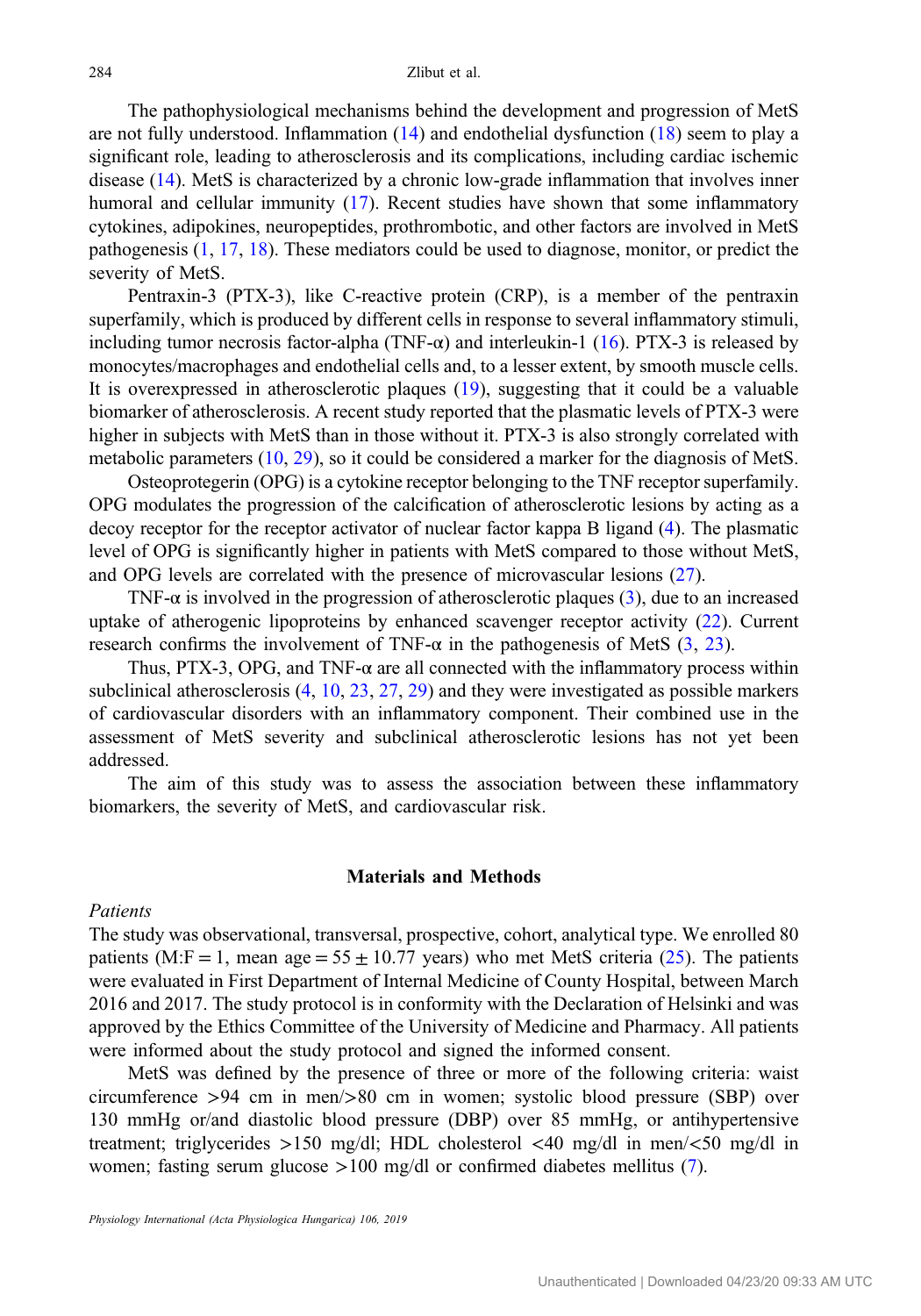The exclusion criteria were: inflammatory disorders, coronary artery disease, impaired renal function or retinopathy, females under oral contraceptives, patients undergoing treatment with vitamin K antagonists, and patients with poor echocardiographic window or those who refused to participate in the research.

The investigation protocol included: medical history, physical examination, 6-minute walk test (6MWT), biochemical tests, electrocardiography, echocardiography, and carotid ultrasonography.

Waist size, SBP, and DBP were measured on admission. Body mass index (BMI) was calculated to diagnose and grade obesity [overweight  $(25-29 \text{ kg/m}^2)$  or obese  $(\geq 30 \text{ kg/m}^2)$ ]. Patients who smoked at least 1 cigarette/day within the previous 2 months were considered active smokers. Impaired fasting glucose was defined by an elevated fasting plasma glucose concentration ( $>100$  and  $<126$  mg/dl). We recorded the history of hypertension, diabetes mellitus, dyslipidemia, and current treatment.

#### Biochemical analysis

Standard biochemical markers were measured in the Department of Biochemistry of County Hospital using a Beckman Coulter AU480 Chemistry Analyzer (Atlanta, GA, USA). The inflammatory markers were determined using ELISA methods with specific standardized kits: high-sensitivity CRP (hs-CRP; DIAsource Immuno Assays SA, Belgium), PTX-3 (OmniKineHuman, Assay biotech, Germany), OPG (Abbexa, USA), and TNF-α (DuoSet, R&D Systems Europe). All the aforementioned determinations were assayed according to the manufacturers' instructions.

## Echocardiography

Standard echocardiography was performed on a General Electric Logiq 7 (GE Medical Systems, Tokyo, Japan) echocardiograph with a M3S 2.5–3.5 MHz active matrix phased array transducer. The following measurements were recorded: left ventricle ejection fraction, end-diastolic volume, end-systolic volume, left ventricular mass, mitral flow pulsed wave Doppler (E wave, A wave, E/A ratio, and deceleration time), tissue Doppler imaging measurements, E/E′ ratio, and left atrial volume; also in addition, pulmonary artery pressure and tricuspid annular plane systolic excursion were determined. These parameters were evaluated to exclude any ischemic impairment of the heart.

### Carotid ultrasonography

Common carotid arteries (CCAs) were examined on a General Electric Logiq 7 (GE Medical Systems, Japan) device with a 7.5 MHz linear array transducer. CCA diameters were measured 10 mm proximal to the bulb, on longitudinal axis. CCA wall thickness was quantified based on the intima-media thickness (CCA-IMT), measured from the leading edges of the transition zones between lumen – intima and media – adventitia. Atherosclerotic plaques were defined as focal wall regions >1.5-mm thick that protruded into the lumen [\(12](#page-10-0)).

#### Arterial stiffness

Arterial wall stiffness was assessed by two estimates of the arterial stiffness index by M-mode ultrasonography and calculated by the formula:  $log(SBP/DBP)/[Ds - Dd)/Dd$ , where Ds and Dd are the end-systolic and end-diastolic diameters of the CCA, respectively and SBP and DBP are the systolic and diastolic blood pressures ([11\)](#page-9-0). Carotid femoral pulse wave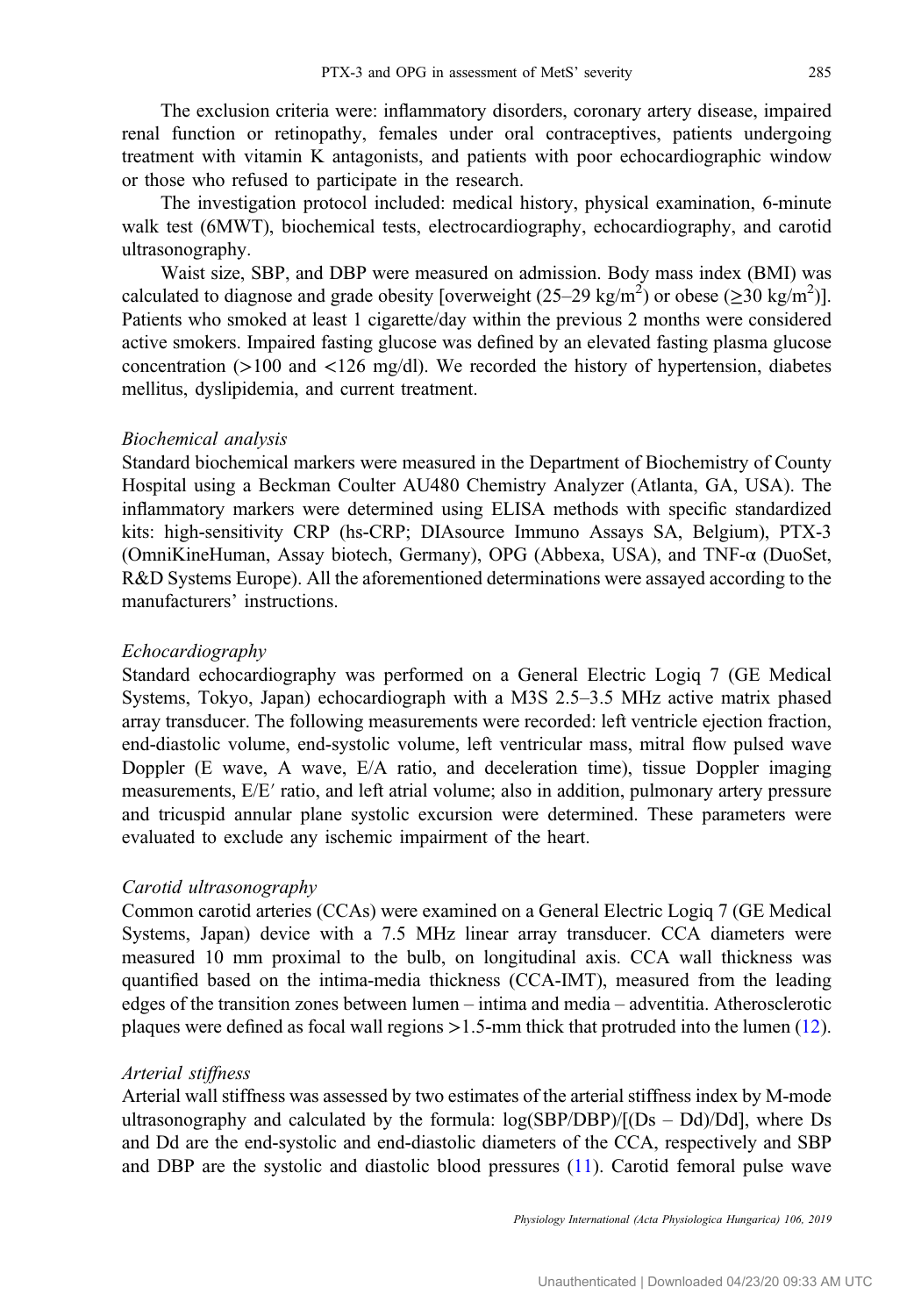velocity (PWV) was measured in the supine position using an automatic waveform analyzer (TensioMed Ltd., Hungary).

## Statistical analysis

Statistical analysis was performed using the MedCalc Software, version 16.1.2 (Belgium). Parametric and non-parametric distribution of variables was assessed by the Kolmogorov– Smirnov test. Parametric data were expressed as mean ± standard deviation and non-parametric data were expressed as median value and interquartile ranges. Relative frequencies for categorical variables were reported as percentages. Correlations between parameters were determined by the Pearson's test for parametric data and by Spearman's test for non-parametric data. We used the  $\chi^2$  test for data analysis. The results were considered statistically significant if  $p < 0.05$ .

#### Results

## The demographic and clinical data

Demographic and clinical data are presented in Table [I](#page-4-0).

To establish the severity of MetS, the patients were divided in two groups: the first group included the patients with minimally three components of MetS and they were considered having the mild form of MetS, whereas the second group included patients with the severe form of MetS presenting four or five diagnostic criteria. Nineteen patients (23.75%) had mild MetS, whereas 61 patients (76.25%) presented severe MetS. The severity of MetS was not correlated with the patients' gender  $(p > 0.05)$ .

There was no correlation between anthropometric parameters and patients' age or gender ( $p > 0.05$ ).

More patients with severe MetS were smokers as compared to the group with mild MetS  $(31.6\% \text{ vs. } 49.2\%)$ , but the difference was not significant ( $p > 0.05$ ).

Patients with severe MetS had significantly higher values of BMI, body surface area, and waist circumference compared to patients with mild MetS (Table [I\)](#page-4-0).

### Biological evaluation

There was a weak negative correlation between HDL-cholesterol and patients' BMI  $(r = -0.205, p = 0.05)$ , but not between the former and waist circumference  $(r = -0.191)$ ,  $p = 0.09$ . The levels of biological parameters were not influenced by the patients' age or gender.

HDL-cholesterol was significantly lower, whereas triglycerides were significantly higher in patients with severe MetS (Table [II](#page-5-0)). The other biological parameters, which are not components of MetS, did not differ between mild and severe MetS  $(p > 0.05)$ .

Regarding the inflammatory biomarkers, only PTX-3 had significantly higher values in patients with severe MetS (Table [II](#page-5-0)). The level of PTX-3 was not influenced by the patients' age or gender ( $p > 0.05$ ).

Regarding the association of the inflammatory biomarkers with anthropometric and biological parameters, the only positive correlation was that of OPG levels with patients' BMI  $(r = 0.264, p = 0.018)$ . PTX-3 and TNF- $\alpha$  were not correlated with BMI. None of the inflammatory parameters were correlated with waist circumference or with other biological parameters ( $p > 0.05$ ).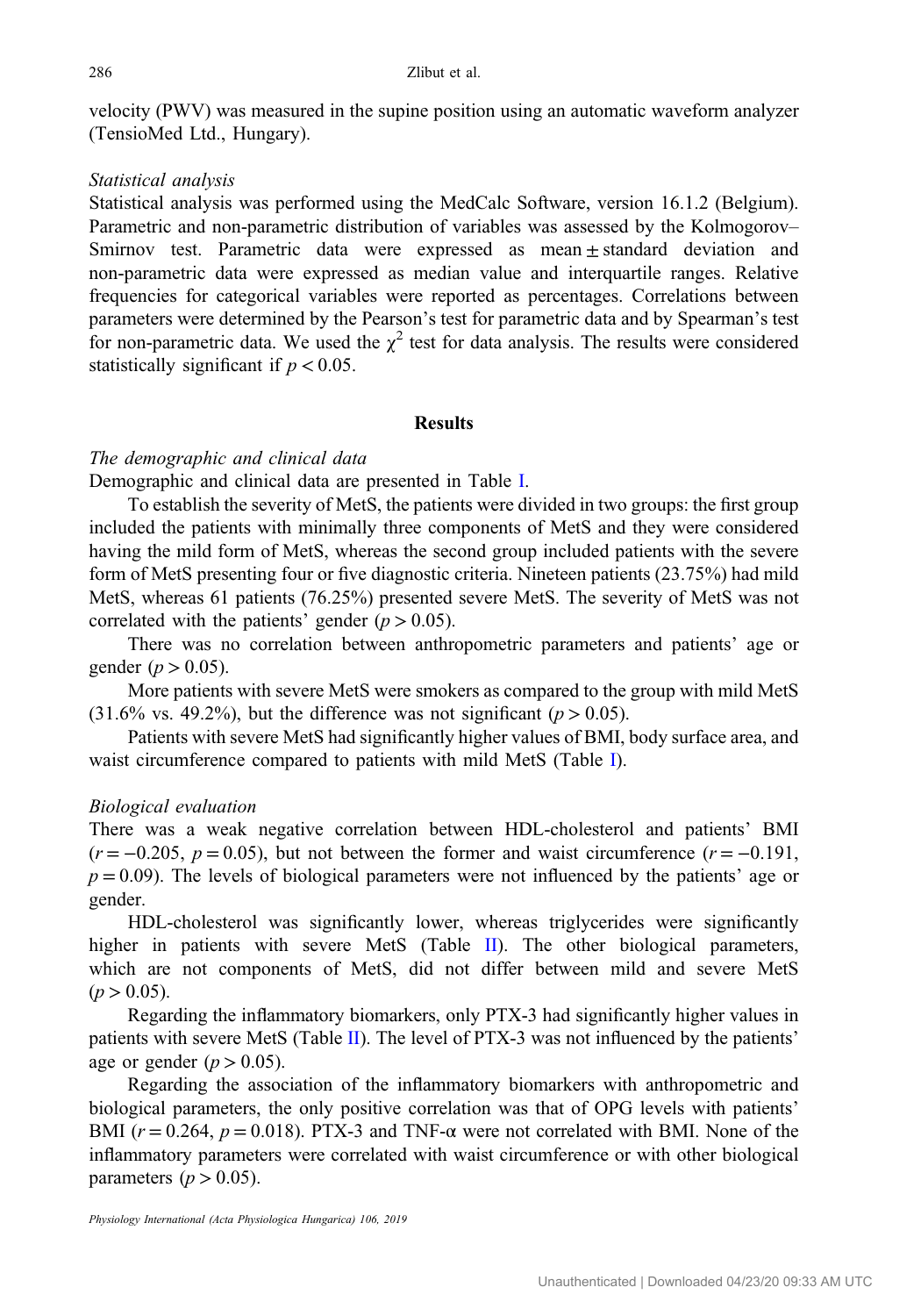<span id="page-4-0"></span>

| <b>Characteristics</b>          | No. of MetS components | <b>Median values</b> | $\boldsymbol{p}$ |
|---------------------------------|------------------------|----------------------|------------------|
| Age (years)                     | 3                      | 50.18 (43.53–58.72)  | 0.089            |
|                                 | >3                     | 57.31 (45.84–65.20)  |                  |
| Gender $(M/F)$ $(\%)$           | 3                      | 47.4/52.6            | 1                |
|                                 | >3                     | 50.8/49.2            |                  |
| Body surface area $(m^2)$       | 3                      | $1.55(1.42-1.69)$    | 0.002            |
|                                 | >3                     | $1.75(1.62-1.90)$    |                  |
| Body mass index (BMI; $kg/m2$ ) | 3                      | 28.90 (27.39–32.36)  | < 0.001          |
|                                 | >3                     | 34.52 (31.01-37.28)  |                  |
| Waist circumference (cm)        | 3                      | $101(98-110)$        | 0.001            |
|                                 | >3                     | $112(102-124.5)$     |                  |
| Systolic blood pressure (mmHg)  | 3                      | $160(140-180)$       | 0.7              |
|                                 | >3                     | $160(150-171)$       |                  |
| Diastolic blood pressure (mmHg) | 3                      | $90(90-110)$         | 0.7              |
|                                 | >3                     | $95(90-100)$         |                  |

Table I. Demographic and clinical data

Data are expressed as median;  $25-75$ th percentile. Bold values represent statistical significant ( $p < 0.05$ ). BMI: body mass index; F: female; M: male; MetS: metabolic syndrome

The plasmatic values of TNF- $\alpha$  had a moderate positive correlation with PTX-3  $(r = 0.395, p < 0.001)$  and OPG  $(r = 0.221, p = 0.049)$ . The plasmatic levels of PTX-3, OPG, TNF-α, and hs-CRP ( $p > 0.05$ ) were not correlated.

#### Cardiovascular evaluation

6MWT was negatively correlated with BMI ( $r = -0.457$ ,  $p < 0.001$ ) and waist circumference  $(r = -0.397, p < 0.001)$ . Regarding the inflammatory biomarkers, only PTX-3 was negatively correlated with 6MWT ( $r = -0.255$ ,  $p = 0.02$ ).

The measured distance in 6MWT was significantly lower in patients with severe MetS as compared to the mild MetS group ( $p = 0.005$ ). Thus, the severe MetS group had 48 patients (78.7%) with the 6-min walk test distance (6MWTD) below 610, whereas the mild MetS group had only 8 patients (42.8%;  $p = 0.004$ ). The distance of 610 m was positively correlated with a higher number of MetS components ( $p = 0.004$ ).

CCA-IMT was positively correlated with the patients' BMI  $(r = 0.302, p = 0.006)$ . Moreover, both CCA-IMT and PWV were positively correlated with waist circumference  $(r = 0.374, p = 0.001$  and  $r = 0.253, p = 0.024$ , respectively).

In addition, CCA-IMT was increased in patients with severe MetS (Table [III](#page-6-0)). Forty-three patients (70.5%) with severe MetS presented a CCA-IMT above 0.8 mm as compared to seven patients (36.8%) with mild MetS ( $p = 0.014$ ).

None of the investigated inflammatory biomarkers were correlated with CCA-IMT or PWV ( $p > 0.05$ ).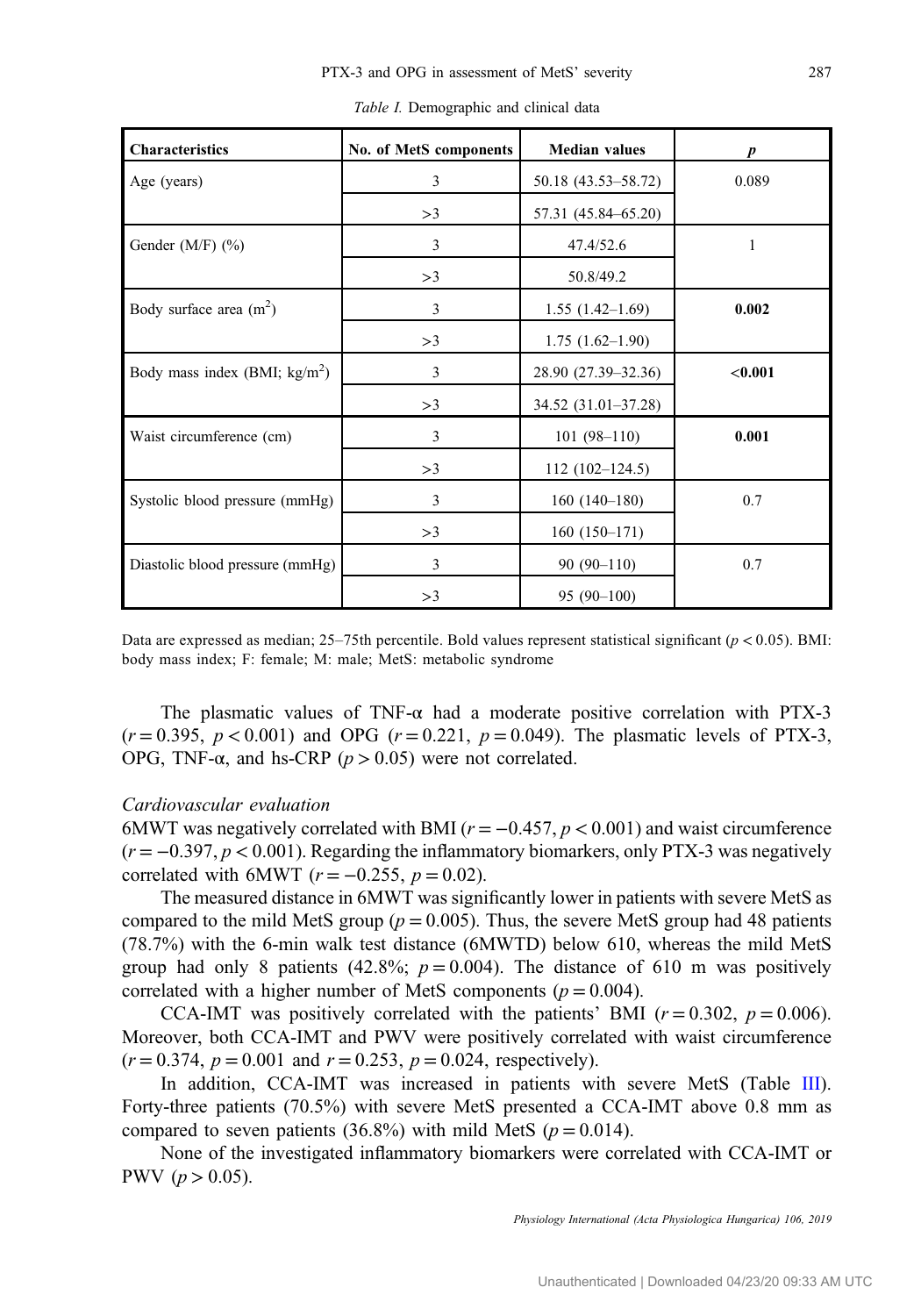<span id="page-5-0"></span>

| <b>Characteristics</b>            | No. of MetS components | <b>Median values</b>     |                  |
|-----------------------------------|------------------------|--------------------------|------------------|
|                                   |                        |                          | $\boldsymbol{p}$ |
| Fasting plasma glucose (mg/dl)    | 3                      | 99 (88-131)              | 0.09             |
|                                   | >3                     | $118(104-134)$           |                  |
| Triglyceridemia (mg/dl)           | 3                      | $178(137-217)$           | 0.05             |
|                                   | >3                     | 199 (159.5-270)          |                  |
| HDL-cholesterol (mg/dl)           | 3                      | 42 $(38-48)$             | < 0.001          |
|                                   | >3                     | $36(33-39)$              |                  |
| $HS-C$ reactive protein $(ng/ml)$ | 3                      | $0.92(0.71-1.41)$        | 0.195            |
|                                   | >3                     | $0.85(0.595-1.11)$       |                  |
| Total cholesterol (mg/dl)         | 3                      | 201 (175-235)            | 0.95             |
|                                   | >3                     | 210 (173.5–234.5)        |                  |
| LDL-cholesterol (mg/dl)           | 3                      | 129.2 (100.6–155.4)      | 0.892            |
|                                   | >3                     | 126 (88.4-149.8)         |                  |
| Creatinine (mg/dl)                | 3                      | $0.79(0.68 - 0.91)$      | 0.87             |
|                                   | >3                     | $0.86$ (0.75-0.995)      |                  |
| $PTX-3$ (ng/dl)                   | 3                      | $0.36(0.36-10.76)$       | 0.030            |
|                                   | >3                     | 10.04 (0.36-82.29)       |                  |
| $OPG$ (pg/dl)                     | 3                      | 306.66 (244.84-504.49)   | 0.15             |
|                                   | >3                     | 430.30 (283.48-572.49)   |                  |
| TNF- $\alpha$ (pg/dl)             | 3                      | 557.75 (3.90-3,188.37)   | 0.53             |
|                                   | >3                     | 1186.81 (59.40-3,359.94) |                  |

Table II. Laboratory values

Data are expressed as median;  $25-75$ th percentile. Bold values represent statistical significant ( $p < 0.05$ ). HDL-cholesterol: high-density lipoprotein cholesterol; hs-CRP: high-sensitivity C-reactive protein; LDL-cholesterol: low-density lipoprotein cholesterol; MetS: metabolic syndrome; PTX-3: pentraxin-3; OPG: osteoprotegerin; TNF-α: tumor necrosis factor-alpha.

## ROC curve analysis for assessment of sensibility and specificity of the studied biomarkers in MetS severity assessment

The calculated PTX-3 cut-off value (10.7 ng/dl) differentiated between mild and severe MetS  $[AUC = 0.656$ ; sensitivity (Se) = 47.1% (95% CI = 36.1%–62.3%); specificity (Sp) = 78.9% (95% CI = 54.4%–93.9%)]. Regarding OPG and TNF- $\alpha$ , receiver operating characteristic (ROC) analysis did not reach statistical significance.

In addition, the ROC curve for 6MWT and CCA-IMT were analyzed. Accordingly, the 6MWTD had a calculated cut-off value of 610 m, which made a significant difference between mild and severe MetS [AUC 0.712; Se = 78.69% (95% CI = 66.3%–88.1%);  $Sp = 57.9\%$  (95% CI = 33.5%–79.7%)]. CCA-IMT had an AUC of 0.675 for a cut off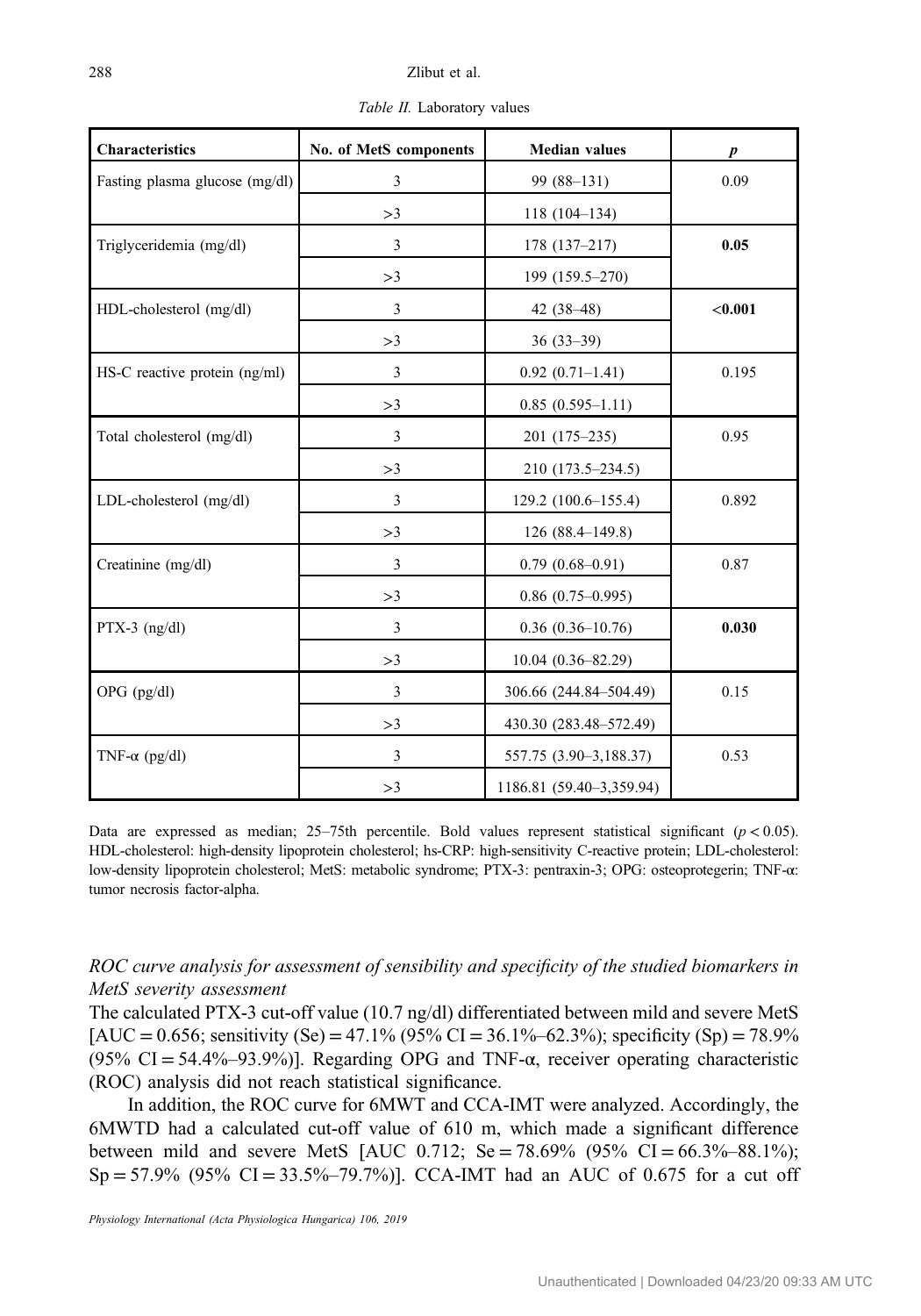<span id="page-6-0"></span>

| <b>Characteristics</b>          | No. of MetS components | <b>Median values</b>     |       |
|---------------------------------|------------------------|--------------------------|-------|
| $6MWDT$ (m)                     | 3                      | $670(700-560)$           | 0.005 |
|                                 | >3                     | 560 (450-600)            |       |
| Carotid stiffness index $\beta$ | 3                      | $12.88 (-14.81 - 16.28)$ | 0.982 |
|                                 | >3                     | $12.62(-11.09-14.93)$    |       |
| Pulse wave velocity $(m/s)$     | 3                      | $10.72(6.02-12.22)$      | 0.415 |
|                                 | >3                     | $10.84(9.45 - 12.224)$   |       |
| $CCA-IMT$ (mm)                  | 3                      | $0.8(0.7-0.9)$           | 0.017 |
|                                 | >3                     | $0.9(0.8-0.995)$         |       |

| Table III. Cardiovascular parameters |
|--------------------------------------|
|                                      |

Data are expressed as median; 25–75th percentile. Bold values represent statistical significant  $(p < 0.05)$ . 6MWTD: 6-min walk test distance; CCA-IMT: common carotid artery – intima media thickness; MetS: metabolic syndrome.

value of 0.8 mm, with a sensitivity of 70.5% ( $95\%$  CI = 57.4%–81.5%) and a specificity of 63.16% (95% CI =  $38.4\% - 83.7\%$ ).

## Multivariate analysis of factors associated with MetS severity

To find out which parameter was independently associated with the severity of MetS, several predictive models using multivariate logistic regression were constructed. The most stable included the following variables: 6MWT, PTX-3, and CCA-IMT (Table IV). Based on previous reported results ([28\)](#page-10-0), the PTX-3 values were adjusted according to the patients' age. Only 6MWTD <610 m and CCA-IMT >0.8 mm were independently linked to severe MetS, in both analyses with or without adjustment of PTX-3 values according to the patients' age.

PTX-3 was negatively correlated with the 6MWT ( $r = -0.255$ ;  $p = 0.02$ ), which can explain why it was not independently associated with severe MetS. The 6MWT had a much larger probability to be linked to severe MetS ( $OR = 4.2$  vs. 2.8).

|                      | Unadjusted for age |                      | <b>Adjusted for age</b> |                        |
|----------------------|--------------------|----------------------|-------------------------|------------------------|
| <b>Variables</b>     |                    | <b>OR [95% CI]</b>   |                         | <b>OR [95% CI]</b>     |
| $6MWD > 610$ m       | 0.016              | 4.246 [1.305-13.816] | 0.024                   | 4.668 [1.228-17.740]   |
| $PTX-3 > 10.7$ ng/dl | 0.121              | 2.837 [0.760-10.588] | 0.115                   | $2.990$ [0.766-11.674] |
| $CCA-IMT > 0.8$ mm   | 0.020              | 4.027 [1.244-13.031] | 0.020                   | 4.209 [1.253-14.140]   |

Table IV. Multivariate analysis for the severity of MetS

6MWTD: 6-min walk test distance; CCA-IMT: common carotid artery – intima media thickness; MetS: metabolic syndrome; PTX-3: pentraxin-3; CI: confidence interval; OR: odds ratio

Physiology International (Acta Physiologica Hungarica) 106, 2019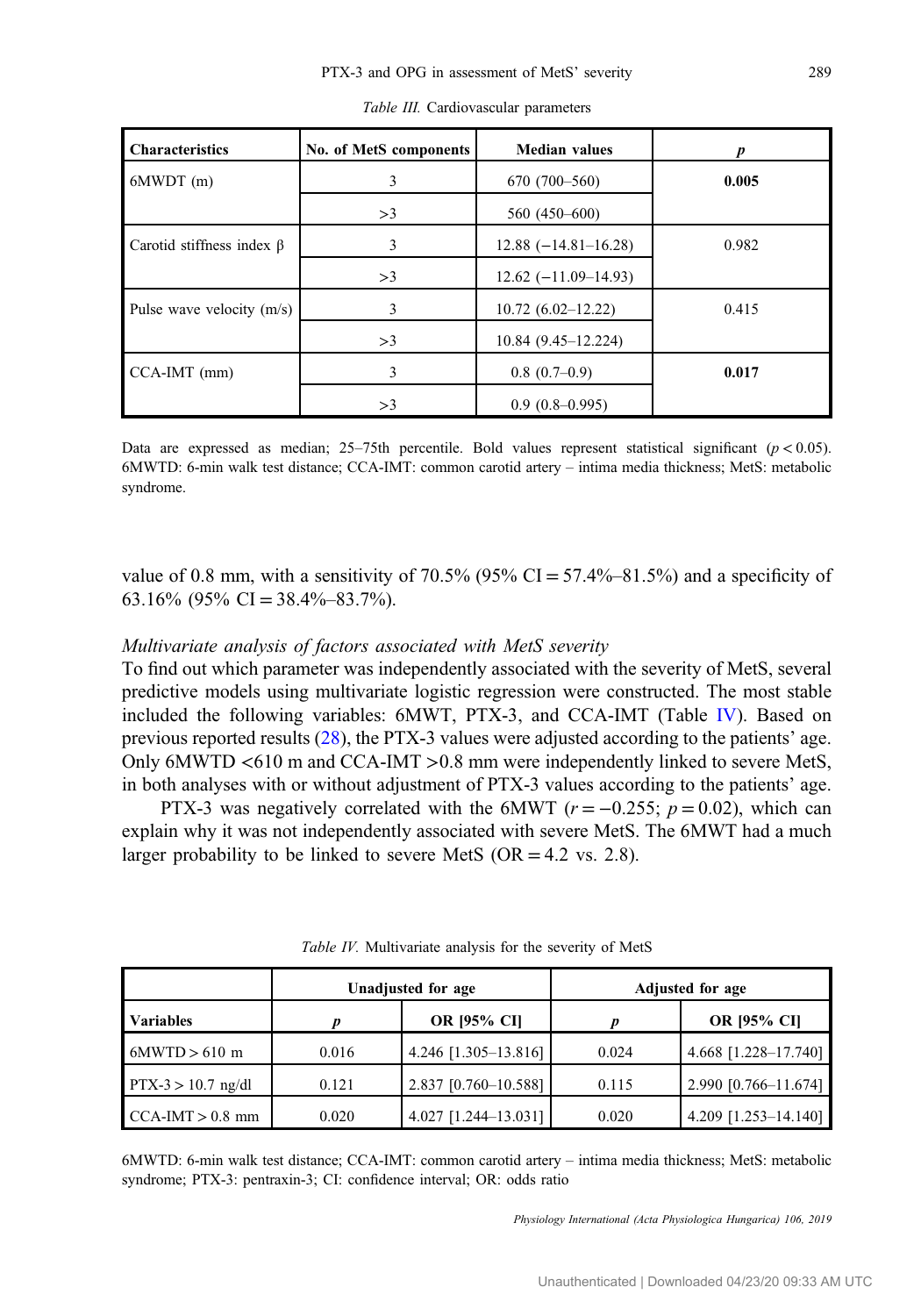#### **Discussion**

This study describes the plasmatic profile of PTX-3, OPG, and TNF- $\alpha$  in patients with MetS, to establish their potential value for MetS risk assessment. Among the three biomarkers, PTX-3 had the highest correlation with the severity of MetS. It was found that PTX-3 plasmatic level was increased in patients with MetS, and a value higher than 10.7 ng/dl has a moderate sensitivity in the prediction of severe forms of the disease. In addition to this inflammatory biomarker, two other tests, 6MWT and CCA-IMT, were independently associated with severe MetS.

Inflammation in the vasculature is an important pathogenic link between cardiovascular diseases and MetS ([26\)](#page-10-0). Patients with MetS are more susceptible to develop diabetes mellitus, some cancers, and cardiovascular diseases [\(13\)](#page-10-0) with an increased risk of morbidity and mortality. Since this syndrome consists of several cardiovascular risk factors, their combination could have a synergistic and multiplicative action, greatly amplifying the effects of each individual factor. It is often not possible to establish a cause–effect relationship between some risk factors and MetS and, sequentially, the cardiovascular risk. A better stratification of MetS' severity may allow us to understand which patients have a greater risk for cardiovascular events, leading to early introduction of therapeutic measures, whether pharmacological or not.

In this study, we included patients with only MetS, without clinical manifestation of atherosclerosis. Many studies have shown that there is a correlation between MetS and inflammatory mediators, including IL-6, TNF- $\alpha$ , PTX-3, and hs-CRP ([10,](#page-9-0) [13](#page-10-0), [21](#page-10-0), [23,](#page-10-0) [29](#page-10-0)), but there are few data regarding their usage as biomarkers in the assessment of MetS' severity.

In this study, PTX-3 was correlated with MetS severity and its cut-off value of 10.7 ng/dl differentiated between mild and severe MetS. The same findings were reported by Karakas et al., who noticed that patients with severe MetS (five components) had higher values of PTX-3 compared to patients with mild or moderate MetS (three or four components) [\(9](#page-9-0)). Regarding hs-CRP, unlike this study, Karakas et al. reported that patients with severe MetS had higher hs-CRP as compared with mild MetS patients [\(9](#page-9-0)). We did not observe a different hs-CRP value in patients with severe as compared to mild MetS, or any correlation between the investigated inflammatory markers and hs-CRP. This result is similar to that reported by Miyazaki et al. ([15\)](#page-10-0) who, however, included patients with MetS and previous acute myocardial infarction.

The role of PTX-3 in atherosclerosis prompted us to evaluate whether a correlation exists between plasma PTX-3 and cardiometabolic risk factors in the syndrome. There was no correlation between PTX-3 and a specific component of MetS or other biological parameters. The results from the literature are controversial. Tabak et al. ([24](#page-10-0)) found that PTX-3 is positively correlated with hs-CRP and LDL-cholesterol in patients with MetS. Yamasaki et al. ([28\)](#page-10-0) and Miyazaki et al. ([15\)](#page-10-0) showed that PTX-3 was inversely correlated with triglyceride levels and BMI in healthy subjects without MetS or associated cardiovascular diseases, and in patients with previous acute MI, respectively. Kardas et al. ([10\)](#page-9-0) and Zanetti et al. ([29\)](#page-10-0) showed that PTX-3 levels were positively correlated with triglycerides and negatively correlated with HDL-C levels in obese children and adolescents with MetS and cardiovascular diseases. A possible explanation of these controversial results consists in different inclusion criteria and different studied groups. It is possible that the relationships between PTX-3, atherosclerosis, and lipids are complex and are differently regulated under healthy and pathological conditions.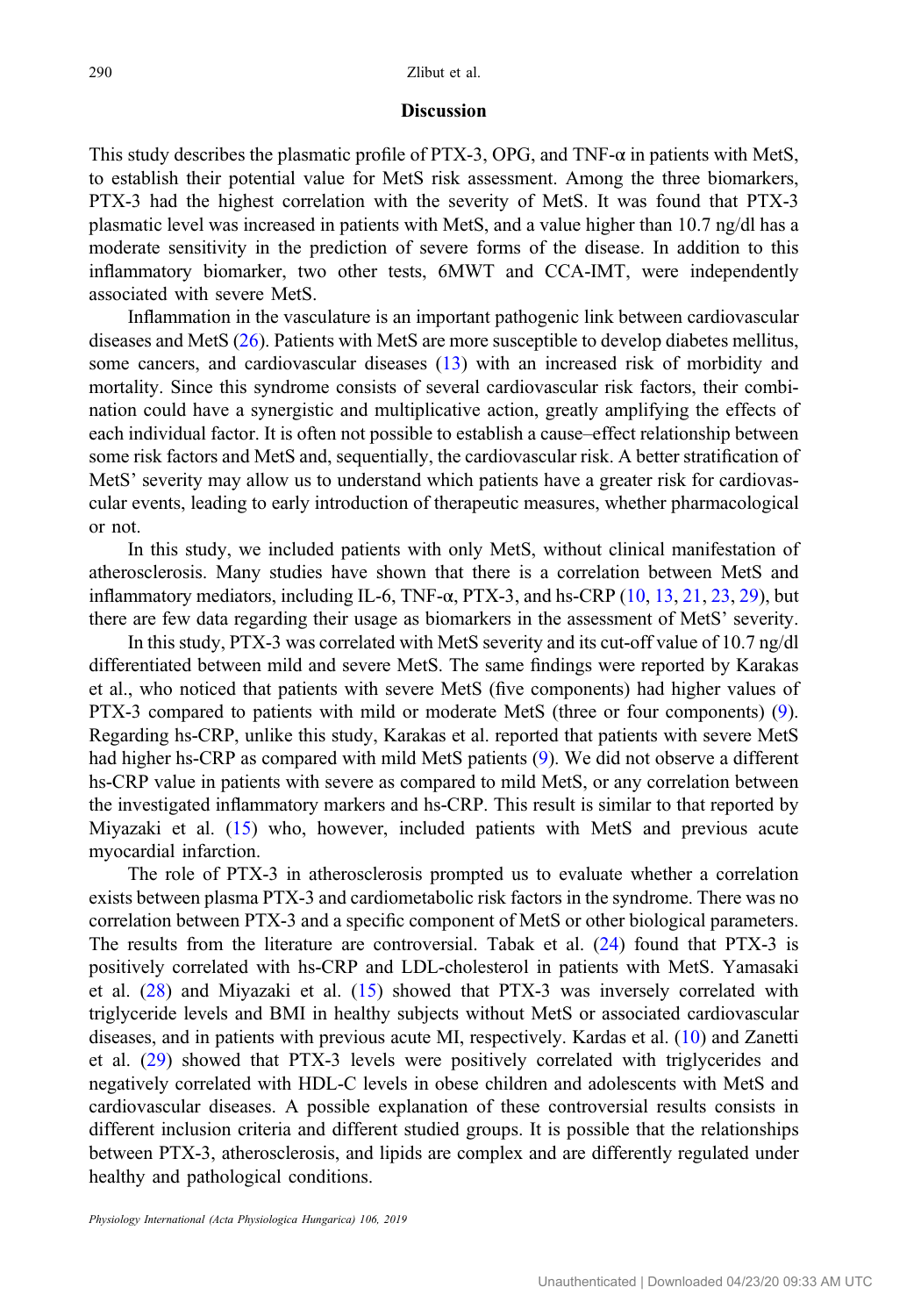PTX-3 dynamics changes over time in association with the presence of several cardiovascular risk factors or the presence of MetS components. This is based on the observation that PTX-3 is positively associated with other inflammatory markers, but not with the metabolic profile. Both OPG and PTX-3 positively correlated with  $TNF-\alpha$ . This was an expected result, knowing that PTX-3 secretion is stimulated by TNF-α, whereas OPG belongs to the TNF- $\alpha$  superfamily [\(4](#page-9-0), [19\)](#page-10-0). Therefore, PTX-3 could become a marker to identify subclinical atherosclerosis, but further studies are needed to establish what its exact role is in the inflammatory process associated with cardiovascular disease.

Endothelial dysfunction plays an important role in the development of atherosclerosis, leading to changes in the vessel intima and an increase in arterial stiffness. CCA-IMT is known to be a parameter that identifies subclinical atherosclerosis. It has been reported that CCA-IMT is a predictor of CV events, independently of blood pressure, lipid profile, and glucose levels in patients with MetS  $(8, 29)$  $(8, 29)$  $(8, 29)$  $(8, 29)$ . In addition, it has been proven that CCA-IMT is associated with the progression of MetS over time [\(29](#page-10-0)). In this study, CCA-IMT was positively correlated with anthropometric parameters, but not with PTX-3 or OPG. For CCA-IMT, a cut-off value of 0.8 mm differentiated between the mild and moderate forms of MetS. These observations were different from the results reported in Zanetti et al.'s study ([29\)](#page-10-0). They described a positive association between CCA-IMT and PTX-3 plasmatic levels, but after adjustment for HDL-cholesterol, this association did not persist [\(29](#page-10-0)). The results from this study were similar to those of Baragetti et al. ([2\)](#page-9-0). They reported that PTX-3 was no longer correlated with CCA-IMT after adjustment for age, sex, hypertension, diabetes, lipid profiles, cardiovascular events, and medical therapy [\(2](#page-9-0)). In this study, PTX-3 was not correlated with CCA-IMT in either uni- or multivariate analysis, before or after adjustment for age. These findings suggest that in addition to PTX-3 other factors play an important role in promoting carotid artery media thickening in MetS, and the inflammatory status is not the only mechanism that leads to endothelial dysfunction and atherosclerosis progression.

6MWTD is a rapid and inexpensive method to assess functional exercise capacity in patients with cardiovascular diseases or MetS ([5\)](#page-9-0). In the present study, 6MWT was inversely correlated with BMI and waist circumference, reflecting a low physical activity in patients with obesity or overweight. The measured distance was significantly lower in patients with severe MetS. The analysis showed that a distance of 610 m may differentiate between the mild and severe forms of MetS. PTX-3 negatively correlated with 6MWT in univariate analysis, but after multivariate analysis only six MWT and CCA-IMT were independently linked to severe MetS. Rubinsztajn et al. [\(20](#page-10-0)) reported no changes of 6MWT in COPD patients with or without MetS, but the other inflammatory markers like IL-6 and CRP were higher in patients with MetS, suggesting that respiratory illness rather than subclinical inflammation may be responsible for reduced physical activity. In another study performed in patients with cardiac surgeries, PTX-3 as inflammatory marker showed a close association with 6MWT distance, similarly to our data [\(6](#page-9-0)).

The strength of this study is that we studied several biomarkers involved in MetS and we evaluated the relationship between each of them and anthropomorphic and biochemical variables. However, this study has some limitations. A relatively small number of patients were included in the study, which might diminish the strength of the presented data. In addition, patients' long-term follow-up would have provided more information regarding the progression of carotid plaques and investigated biomarkers. It might be interesting to evaluate the biomarkers over time to assess the disease progression.

Physiology International (Acta Physiologica Hungarica) 106, 2019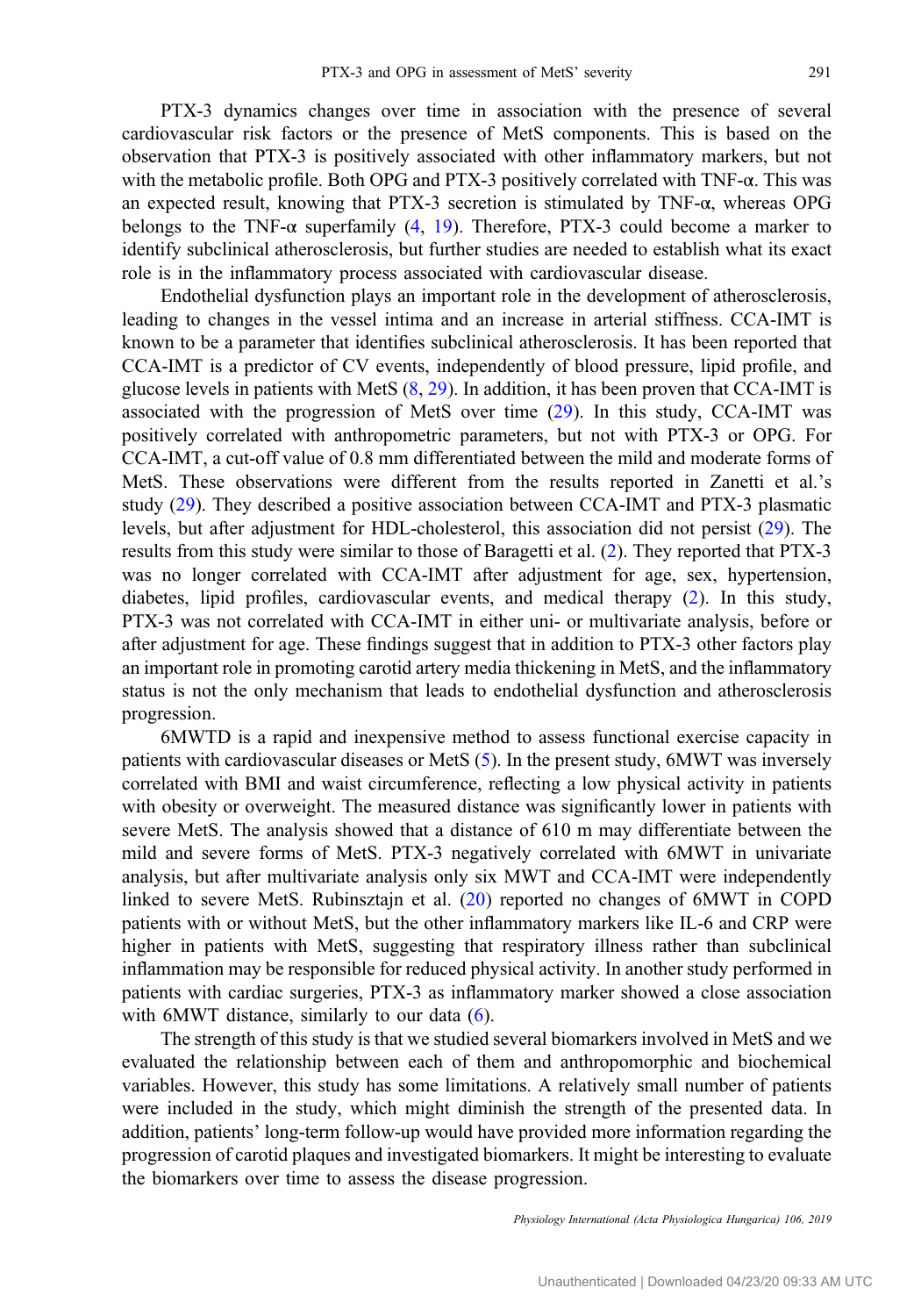#### Conclusions

<span id="page-9-0"></span>PTX-3 was correlated with the severity of MetS, with other inflammatory parameters and cardiovascular tests. CCA-IMT and 6MWTD are useful in differentiating between mild and severe MetS. PTX-3 could become a useful biomarker in the evaluation of subclinical atherosclerosis in patients with cardiometabolic risk factors and MetS, but further studies are needed to confirm its exact role in the inflammatory process associated with MetS.

#### Acknowledgements

This research was supported by the internal grant no. 4995/18/08.03.2016 of the "Iuliu Hatieganu" University of Medicine and Pharmacy, Cluj-Napoca, Romania.

## Conflict of interest

The authors declare no conflict of interest.

## **REFERENCES**

- 1. Alberti KG, Eckel RH, Grundy SM, Zimmet PZ, Cleeman JI, Donato KA, Fruchart JC, James WP, Loria CM, Smith SC Jr, International Diabetes Federation Task Force on Epidemiology and Prevention, National Heart, Lung, and Blood Institute, American Heart Association, World Heart Federation, International Atherosclerosis Society, International Association for the Study of Obesity: Harmonizing the metabolic syndrome: a joint interim statement of the International Diabetes Federation Task Force on Epidemiology and Prevention; National Heart, Lung, and Blood Institute; American Heart Association; World Heart Federation; International Atherosclerosis Society; and International Association for the Study of Obesity. Circulation 120, 1640–1645 (2009)
- 2. Baragetti A, Knoflach M, Cuccovillo I, Grigore L, Casula M, Garlaschelli K, Mantovani A, Wick G, Kiechl S, Willeit J, Bottazzi B, Catapano AL, Norata GD: Pentraxin 3 (PTX3) plasma levels and carotid intima media thickness progression in the general population. Nutr. Metab. Cardiovasc. Dis. 24, 518–523 (2014)
- 3. Boesten LS, Zadelaar AS, van Nieuwkoop A, Gijbels MJ, de Winther MP, Havekes LM, van Vlijmen BJ: Tumor necrosis factor-alpha promotes atherosclerotic lesion progression in APOE\*3-Leiden transgenic mice. Cardiovasc. Res. 66, 179–185 (2005)
- 4. van Campenhout A, Golledge J: Osteoprotegerin, vascular calcification and atherosclerosis. Atherosclerosis 204, 321–329 (2009)
- 5. Eleutério-Silva MA, Sá da Fonseca LJ, Velloso EP, da Silva Guedes G, Sampaio WO, da Silva WF, Mota-Gomes MA, da Silva Lima LV, Santos RA, Rabelo LA: Short-term cardiovascular physical programme ameliorates arterial stiffness and decreases oxidative stress in women with metabolic syndrome. J. Rehabil. Med. 45, 572–579 (2013)
- 6. Ferratini M, Ripamonti V, Masson S, Grati P, Racca V, Cuccovillo I, Raimondi E, Capomolla S, Macchi C, Coruzzi P, Vago T, Calvo M, Mantovani A, Latini R: Pentraxin-3 predicts functional recovery and 1-year major adverse cardiovascular events after rehabilitation of cardiac surgery patients. J. Cardiopulm. Rehabil. Prev. 32, 17–24 (2012)
- 7. International Diabetes Federation (2006): IDF Consensus Worldwide Definition of Metabolic Syndrome, International Diabetes Federation, Brussels, MD. Available at: [https://www.idf.org/e-library/consensus](https://www.idf.org/e-library/consensus-statements/60-idfconsensus-worldwide-definitionof-the-metabolic-syndrome)[statements/60-idfconsensus-worldwide-de](https://www.idf.org/e-library/consensus-statements/60-idfconsensus-worldwide-definitionof-the-metabolic-syndrome)finitionof-the-metabolic-syndrome. Accessed on: 23 October 2017
- 8. Iglesias del Sol A, Bots ML, Grobbee DE, Hofman A, Witteman JCM: Carotid intima-media thickness at different sites: relation to incident myocardial infarction; the Rotterdam Study. Eur. Heart J. 23, 934–940 (2002)
- 9. Karakas MF, Buyukkaya E, Kurt M, Motor S, Akcay AB, Karakas E, Buyukkaya S, Sen N: Serum pentraxin-3 levels are associated with the severity of metabolic syndrome. Med. Princ. Pract. 61, 278–285 (2013)
- 10. Kardas F, Akın L, Kurtoglu S, Kendirci M, Kardas Z: Plasma pentraxin 3 as a biomarker of metabolic syndrome. Indian J. Pediatr. 82, 35–38 (2015)
- 11. Kawasaki T, Sasayama S, Yagi S, Asakawa T, Hirai T: Non-invasive assessment of the age related changes in stiffness of major branches of the human arteries. Cardiovasc. Res. 21, 678–687 (1987)